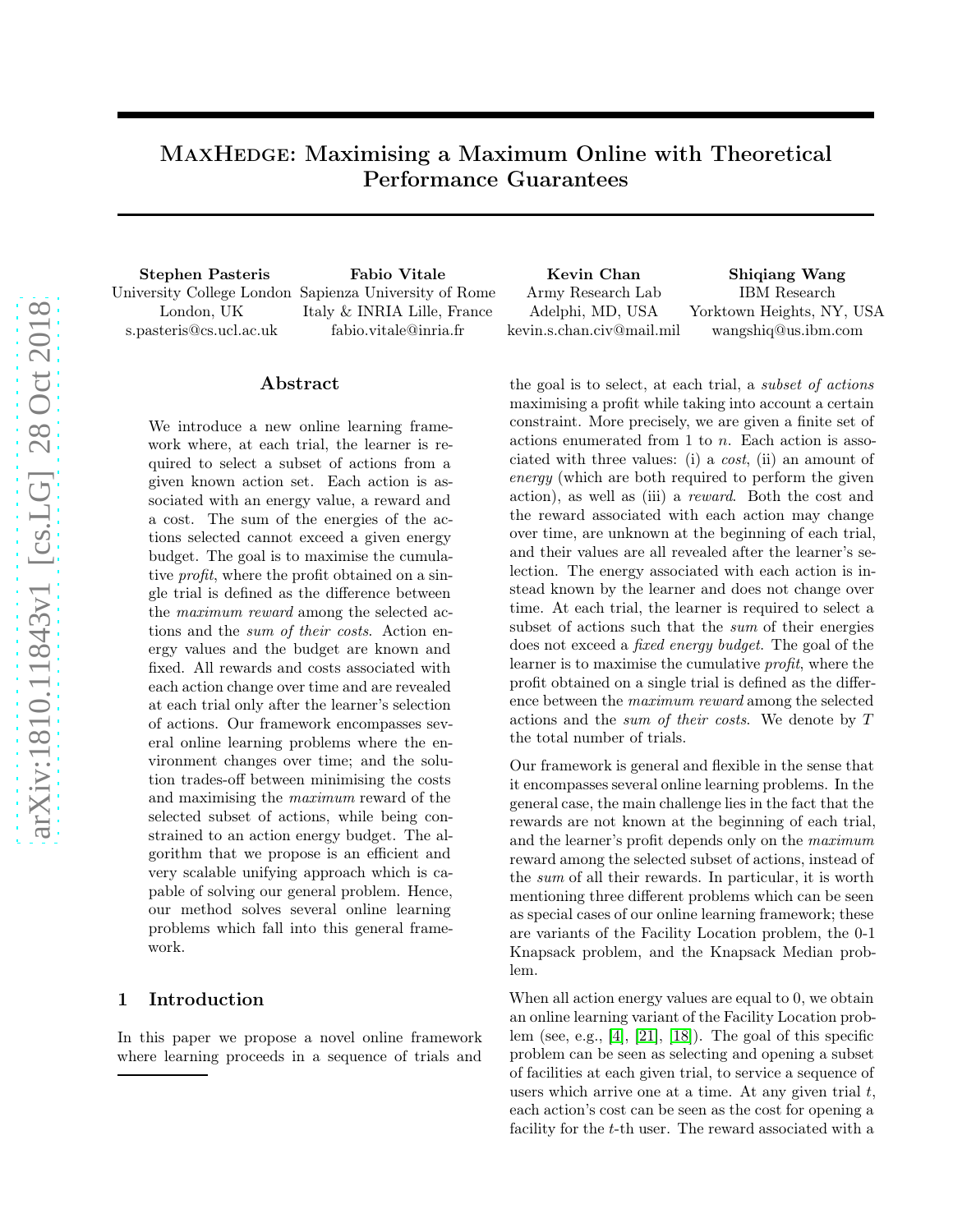given facility represents what the user potentially gains when it is opened. More specifically, the rewards can be seen as quantities dependent on the distance between the user and the facilities in some metric space. In this context, it is reasonable to assume that the profit obtained on a single trial depends *only on the maximum reward* among the opened facilities and takes into account also the facility costs. This represents a natural setting for the Facility Location problem, because in practical real-world scenarios users arrive one after the other and require to be connected to opened facilities. An online version of the Facility Location problem has so far being studied in several contexts (see, e.g.,  $[5]$ ,  $[20]$ ). However, as far as we are aware, our work is the first study of this specific online setting for the Facility Location problem. Moreover, this dynamic model is natural and interesting within this  $\text{context}^1$  $\text{context}^1$ , because in practice the location of the next user, which in turn determines the reward associated with each facility, is often unknown to the learner. At each trial, after the user's location is known, the rewards are then revealed, because disclosing the user's location enables to compute all distances between the facilities and the user, which are previously unknown. In fact, this corresponds to assuming all rewards are revealed at the end of the trial.

When, instead, all rewards are equal to 0 and all costs are negative, the problem can be seen as an online learning variant of the 0-1 Knapsack problem (see, e.g., [\[6\]](#page-9-2), [\[19\]](#page-10-3)). In this case, each action corresponds to an item whose weight is equal to the associated energy, the energy budget represents the knapsack capacity, and the absolute value of each action cost can be viewed as the corresponding item value. Our formulation makes the problem challenging especially because the item values are revealed only after the learner's selection.

Finally, when all costs are equal to 0, we obtain an online learning variant of the Knapsack Median problem  $([1], [15])$  $([1], [15])$  $([1], [15])$  $([1], [15])$  $([1], [15])$ . In this problem (which is a generalization of the k-median problem – see, e.g.,  $[2]$ ,  $[10]$ ), we are given a set of clients and facilities, as well as a distance metric. The goal is to open a subset of facilities such that the total connection cost (distance to nearest open facility) of all clients is minimized, while the sum of the open facility weights is limited by a budget threshold. In our framework, at each trial the rewards can express the closeness of each facility, and the action energy budget represents therefore the threshold of sum of the opened facility weights.

This problem has practical applications in multiple do-

mains. In computer networks, network administrators may want to understand where to place network monitors or intrusion detection systems. Network packets or malicious attacks are related to the events playing a crucial role in this scenario, and a limited amount of network resources are available to detect or observe network behavior. Another class of application examples include municipal emergency services. A service center needs to deploy responders (police, paramedics, fire rescue), and with limited resources, personnel must be deployed sparingly. A further application is related to deploying program instances in a distributed computing environment (e.g. distributed cloud). These systems must respond to user requests and are subject to constraints. Both costs and rewards may be unknown in practical real-world scenarios at the beginning of each trial.

For our general problem we propose and rigorously analyse a very scalable algorithm called MAXHEDGE based on the complex interplay between satisfying the energy budget constraint and bounding the profit by a concave function, which in turn is related to the online gradient descent algorithm. Moreover, the total time required per trial by our learning strategy is quasilinear in n. We measure the performance of proposed solution with respect to the difference between its cumulative profit and the cumulative profit of the best fixed subset of actions, i.e. focusing on the classical notion of regret for online learning problems, in terms of the number of actions  $n$  and the number of trials  $T$ .

In summary, our general framework captures several real-world problems, where the environment changes over time and solutions trade-off between minimising the costs and maximising the *maximum* reward among the selected subset of actions, while being constrained to an action energy budget. The method that we propose for our problem is a very fast and efficient unifying approach capable of solving the general problem. Hence, our algorithm solves the several online learning problems which fall into this general framework.

### 1.1 Related Work

The closest work to our online learning framework is perhaps addressed in [\[13\]](#page-9-7), where the authors describe an online learning algorithm for structured concepts that are formed by components. Each component and each concept can be respectively seen as an action and a feasible subset of actions. Despite several similarities, the algorithm they proposed cannot be used when the rewards are non-zero, because we focus on the *maximum* reward among the selected subsets of actions, whereas in [\[13\]](#page-9-7) the profit corresponds to the *sum* of the rewards of all selected components/actions. When

<span id="page-1-0"></span><sup>1</sup>Similar arguments hold also for motivating the other two special cases mentioned in this section.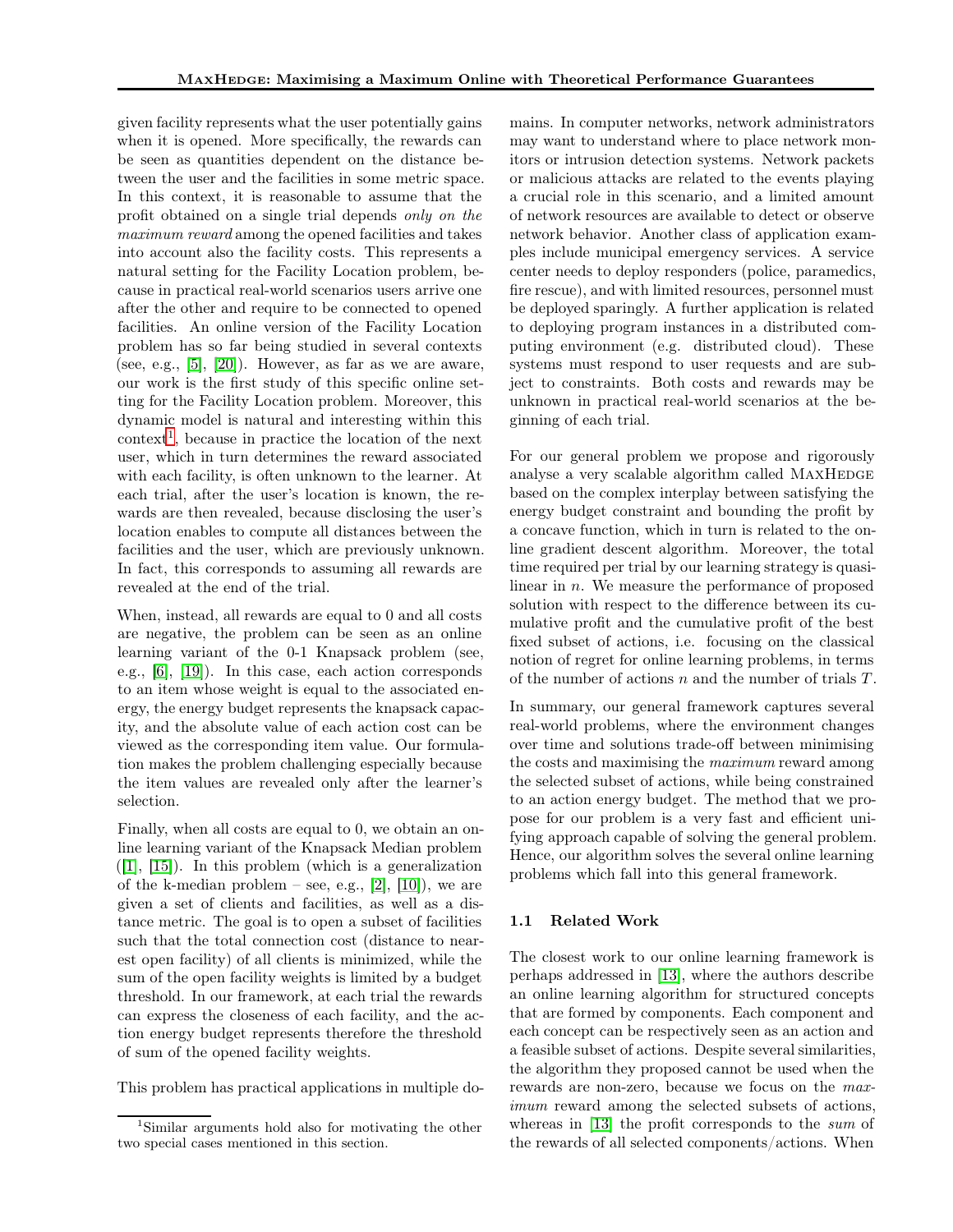all rewards are instead equal to 0, then we have the online variant of the 0-1 Knapsack problem described above as one of the three special cases of our general problem. In Appendix [A](#page-10-4) we prove that if the algorithm presented in [\[13\]](#page-9-7) could handle the Knapsack problem, then the classical version of the Knapsack problem could be solved in polynomial time, which therefore implies that it cannot address this problem unless  $P = NP$ .

The Hedge Algorithm described in [\[7\]](#page-9-8) obtains a regret linear in  $n$ . However, as we have exponentially many possible subsets of selected actions, a vanilla application of Hedge would require an exponential amount of time and space to solve our problem.

Another class of problems and algorithms that are not far from ours is represented by online decision problems where efficient strategies use, as a subroutine, an approximation algorithm for choosing a concept to maximise an inner product ([\[8\]](#page-9-9), [\[12\]](#page-9-10), [\[11\]](#page-9-11)). Again, these learning strategies cannot handle the case of nonzero reward. They also have a significantly higher time complexity than MAXHEDGE in the case of zero reward.

In [\[3\]](#page-9-12) , [\[9\]](#page-9-13), and [\[22\]](#page-10-5), the authors address the problem of online maximisation of non-negative monotone submodular functions. Although our profit is submodular, it is not necessarily either non-negative or monotone. However, as we shall show in Appendix [B,](#page-10-6) we could, for the facility location special case, combine much of the mechanics of our paper with the second algorithm of [\[3\]](#page-9-12), essentially doing gradient ascent with the exact expected profit instead of an approximate expected profit (as is done in MAXHEDGE). Even though this new algorithm could be as efficient as the one presented in our paper, its theoretical guarantees are worse. Note that in the Knapsack and Knapsack Median special cases, the profit is indeed monotone and non-negative. For these special cases, the approach presented in [\[22\]](#page-10-5) comes close to solving the problem, but only guarantees that the expectation of the total energy does not exceed the budget rather than the actual total energy. In addition, for the Knapsack Median problem, [\[22\]](#page-10-5) uses quadratic time and space. As far as we are aware, there does not exist any trivial reduction to use [\[3\]](#page-9-12) or [\[9\]](#page-9-13) for these special cases.

Finally, in [\[16\]](#page-9-14) the authors address a problem of online minimisation of submodular function. Our paper maximises, instead of minimising, a submodular function (the profit). This is a very different problem.

### 2 Preliminaries and Problem Setup

#### 2.1 Preliminaries

Vectors in  $\mathbb{R}^n$  will be indicated in bold. Given a vector  $v \in \mathbb{R}^n$  we define  $v_i$  to be its *i*-th component. Given vectors  $v, x \in \mathbb{R}^n$  define  $\langle v, x \rangle := \sum_{i=1}^n v_i x_i$ . Define  $\mathcal{P}$ to be the set of  $n$ -dimensional real vectors in which every component is non-negative. Given a closed convex set  $C \subseteq \mathbb{R}^n$  and a vector  $\boldsymbol{x} \in \mathbb{R}^n$ , we define  $\Pi_C(\boldsymbol{x})$  as the projection (under the Euclidean norm) of  $x$  onto C. Let N be the set of the positive integers. For  $l \in \mathbb{N}$ define  $[l] = \{1, 2, 3, ..., l\}$ . Given an event E let  $\neg E$ be the event that E does *not* occur. Let  $\mathbb{P}(E)$  be the probability that event  $E$  occurs. Finally, for a random variable Y, let  $E(Y)$  be the expected value of Y.

#### <span id="page-2-0"></span>2.2 Problem Setup

In this section we formally define our problem. We have a set of  $n$  actions enumerated from 1 to  $n$ . Each action *i* has an *energy*  $z_i \in [0, \beta]$  for some  $\beta$  < 1, and on each trial t each action i has a *cost*  $c_i^t \in \mathbb{R}$  and a *reward*  $r_i^t \in \mathbb{R}^+$ . The learner knows z, but  $c^t$  and  $r^t$  are revealed to the learner only at the end of trial  $t$ . On each trial  $t$  the learner has to select a set  $X^t \subseteq [n]$  of actions, such that the total energy  $\sum_{i\in X^t} z_i$  of the selected actions is no greater than 1. In selecting the set  $X^t$ , the learner pays a cost equal to  $\sum_{i \in X^t} c_i^t$ . On each trial t the learner then receives the maximum reward  $\max_{i \in X^t} r_i^t$ , over all actions selected (defined as equal to zero if  $X<sup>t</sup>$  is empty). Hence, the *profit* obtained by the learner on trial t is equal to  $\max_{i \in X^t} r_i^t - \sum_{i \in X^t} c_i^t$ .

Formally, this online problem can be defined as follows: We have a vector  $z \in \mathcal{P}$  known to the learner. On trial t:

- 1. Nature selects vectors  $c^t \in \mathbb{R}^n$  and  $r^t \in \mathcal{P}$  (but does not reveal these vectors to learner)
- 2. Learner selects a set  $X^t \subseteq [n]$  with  $\sum_{i \in X^t} z_i \leq 1$
- 3. Learner obtains profit:

$$
\mu^t(X^t) := \max_{i \in X^t} r_i^t - \sum_{i \in X^t} c_i^t
$$

4.  $c^t$  and  $r^t$  are revealed to the learner.

In this paper we write, for a trial  $t$ , the cost vector  $\mathbf{c}^{t}$  as the sum  $\mathbf{c}^{t+} + \mathbf{c}^{t-}$  where  $c_i^{t+} := \max\{0, c_i^{t}\}\$  and  $c_i^{t-} := \min\{0, c_i^t\},$  i.e.  $c^{t+}$  and  $c^{t-}$  are the positive and negative parts of the cost vector, respectively.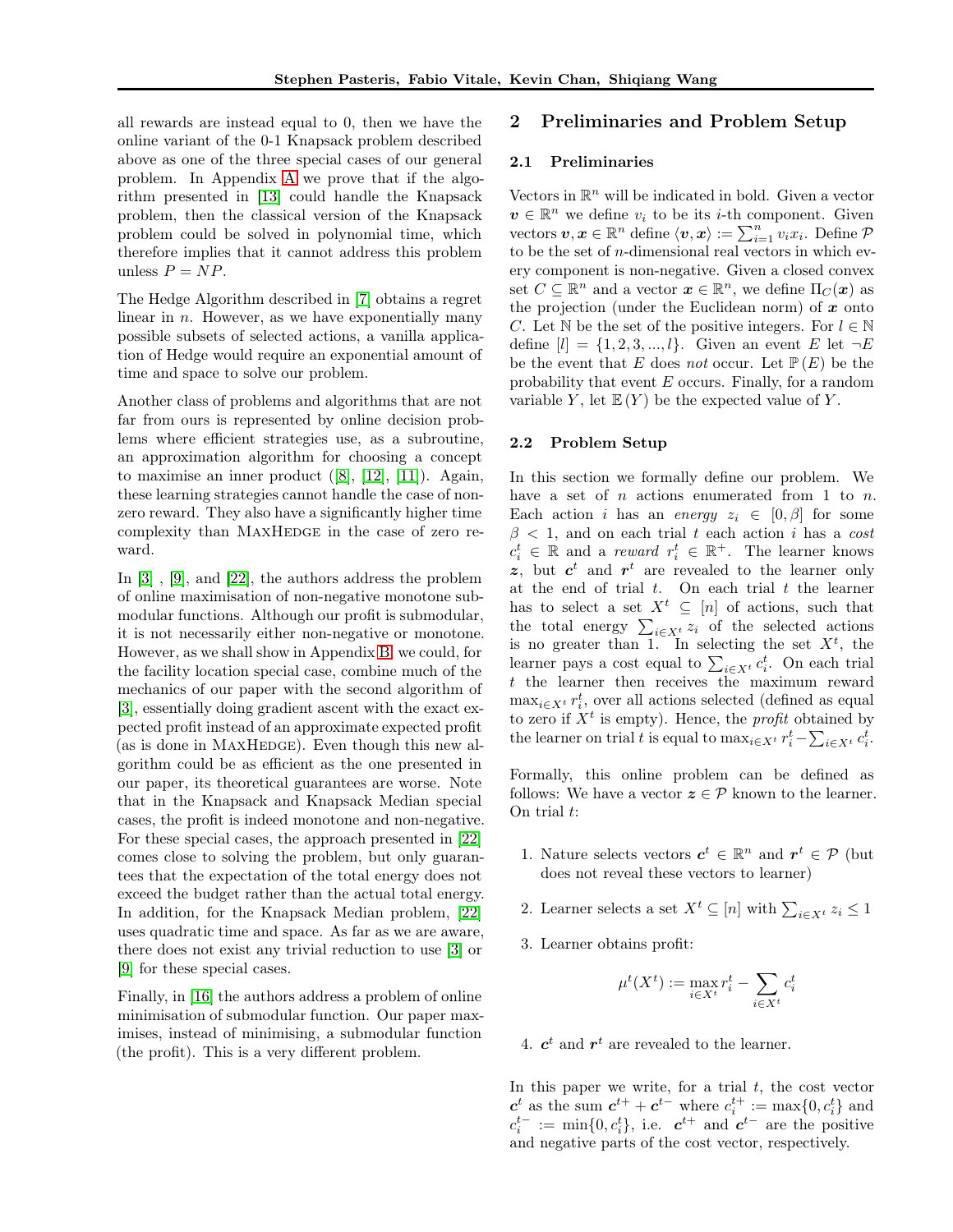In order to bound the cumulative profit of our algorithm we, for some  $\alpha \in [0,1]$ , some set  $S \subseteq [n]$  and some trial t, define the  $\alpha$ -discounted profit  $\hat{\mu}^t_{\alpha}(S)$  as:

$$
\hat{\mu}_{\alpha}^t(S) := \alpha \max_{i \in S} r_i^t - \alpha \sum_{i \in S} c_i^{t-} - \sum_{i \in S} c_i^{t+}
$$

which would be the profit obtained on trial  $t$  if we selected the subset of actions  $S$ , and all the rewards and negative costs were multiplied by  $\alpha$ .

In this paper we provide a randomised quasi-linear time (per trial) algorithm MAXHEDGE that, for any set  $S \subseteq [n]$  with  $\sum_{i \in S} z_i \leq 1$ , obtains an expected cumulative profit bounded below by:

$$
\mathbb{E}\left(\sum_{t=1}^T \mu^t(X^t)\right) \ge \sum_{t=1}^T \delta \hat{\mu}_{\alpha/\delta}^t(S) - n\sqrt{2T}\delta(\hat{r} + \hat{c})
$$

where  $\delta := (1 - \sqrt{\beta})^2$ ,  $\alpha := 1 - \exp\left(-\left(1 - \sqrt{\beta}\right)^2\right)$ ,  $\hat{r} := \max_{t \in [T], i \in [n]} r_i^t$  and  $\hat{c} := \max_{t \in [T], i \in [n]} |c_i^t|$ .

# 3 Algorithms

We now present our learning strategy MAXHEDGE, describing the two subroutines "Algorithm 1" and "Algorithm  $2$ " (see the pseudocode below). MAXHEDGE maintains a vector  $\boldsymbol{\omega} \in C$  where  $C := \{ \boldsymbol{x} \in [0,1]^n :$  $\langle x, z \rangle \leq 1$ . We define  $\omega^t$  to be the vector  $\omega$  at the start of trial t. We initialise  $\omega^1 \leftarrow 0$ . On trial t MAXHEDGE (randomly) constructs  $X<sup>t</sup>$  from  $\boldsymbol{\omega}^t$  using Algorithm 1. After receiving  $r^t$  and  $c^t$  MAXHEDGE updates  $\omega$  (from  $\omega^t$  to  $\omega^{t+1}$ ) using Algorithm 2. Algorithm 2 also uses a *"learning rate"*  $\hat{\eta}^t$  which is defined from  $\hat{\eta}^{t-1}$ . We define  $\hat{\eta}^0 := \infty$ .

Algorithm 1 operates with a partition of all possible actions and, for each set in this partition, Algorithm 1 draws a certain subset of actions from it. Given a set in the partition, the number of actions drawn from it and the probability distribution governing the draws depends on  $\beta$  and  $\boldsymbol{\omega}^t$ . The subset,  $X^t$ , of actions selected by Algorithm 1 satisfies the following three crucial properties (proved in sections [4](#page-3-0) and [5\)](#page-4-0):

- The total energy of all actions selected is no greater than 1.
- Given an arbitrary set  $Z \subseteq [n]$ , the probability that  $X<sup>t</sup>$  and Z intersect is lower bounded by 1 −  $\exp\left(-\delta \sum_{i\in Z}\omega_i^t\right).$
- Given an action  $i$ , the probability that it is selected on trial t is upper bounded by  $\delta \omega_i^t$ .

In the analysis we shall construct, from  $r<sup>t</sup>$  and  $c<sup>t</sup>$ , a convex function  $h^t: C \to \mathbb{R}$ . Using the second and third properties (given above) of Algorithm 1, we show that  $h^t(\boldsymbol{\omega}^t)$  is an upper bound on the negative of the expected profit on trial  $t$ . Algorithm 2 computes the gradient  $g^t := \nabla h^t(\boldsymbol{\omega}^t)$  and updates  $\boldsymbol{\omega}$  using online gradient descent on C.

The last line of Algorithm 2 requires us to project (with Euclidean distance) the vector  $y^t$  onto the set  $C$ , i.e. we must compute the  $x$  that minimises the value  $\|\boldsymbol{x} - \boldsymbol{y}^t\|$  subject to  $\boldsymbol{x} \in C$ . Note that minimis- $\lim_{k \to \infty} \|x - y^t\|$  is equivalent to minimising  $\|x - y^t\|^2 =$  $\langle x, x \rangle - 2\langle y^t, x \rangle + \langle y^t, y^t \rangle$ , which is in turn equivalent to minimising  $\langle x, x \rangle - 2\langle y^t, x \rangle$ . The constraints defining the set  $C$  then imply that this projection is a case of the continuous bounded quadratic knapsack problem which can be solved in linear time (see, e.g.,  $[14]$ ).

The bottleneck of the algorithms is hence the ordering step in Algorithm 2 which takes a time of  $\mathcal{O}(n \log(n))$ 

| Algorithm 1 Constructing $X^t$                                                                                          |
|-------------------------------------------------------------------------------------------------------------------------|
| 1: $C \leftarrow \{x \in [0,1]^n : \langle x, z \rangle \leq 1\}$                                                       |
| 2: $\beta \leftarrow \max_{i \in [n]} z_i$                                                                              |
| 3: $\tau \leftarrow 1 - \sqrt{\beta}$                                                                                   |
| 4: $\delta \leftarrow (1 - \sqrt{\beta})^2$ .                                                                           |
| 5: $\Gamma \leftarrow \{q \in \mathbb{N} : \exists i \in [n] \text{ with } \tau^q \beta < z_i \leq \tau^{q-1} \beta \}$ |
| 6: For all $q \in \Gamma$ set $\Omega_q \leftarrow \{i \in [n] : \tau^q \beta < z_i \leq$                               |
| $\tau^{q-1}\beta$ .                                                                                                     |
|                                                                                                                         |

- 7: Input:  $\boldsymbol{\omega}^t \in C$
- 8: For all  $q \in \Gamma$  set  $\pi_q^t \leftarrow \sum_{i \in \Omega_q} \omega_i^t$
- 9: For all  $q \in \Gamma$  set  $\zeta_q^t \leftarrow \lfloor \delta \pi_q^t \rfloor$
- 10: For all  $q \in \Gamma$  and for all  $k \leq \zeta_q^t$  draw  $\xi_{q,k}^t$  randomly from  $\Omega_q$  such that  $\xi_{q,k}^t \leftarrow i$  with probability  $\omega_i^t / \pi_q^t$
- 11: For all  $q \in \Gamma$  and for  $k := \zeta_q^t + 1$  draw  $\xi_{q,k}^t$  randomly from  $\Omega_q \cup \{0\}$  such that, for  $i \in \Omega_q$  we have  $\xi_{q,k}^t \leftarrow i$ with probability  $(\delta \pi_q^t - \lfloor \delta \pi_q^t \rfloor) \omega_i^t / \pi_q^t$ , and we have  $\xi_{q,k}^t \leftarrow 0$  with probability  $\lfloor \delta \pi_q^t \rfloor + 1 - \delta \pi_q^t$ . NB: In the case that  $\pi_q^t = 0$  we define  $0/0 = 0$

12: **Output:**  $X^t \leftarrow {\{\xi_{q,k}^t : q \in \Gamma, k \leq \zeta_q^t + 1\}} \setminus \{0\}$ 

# <span id="page-3-0"></span>4 The Feasibility of  $X^t$

In this section we show that the the total energy of the actions selected by Algorithm 1 is no greater than 1, as required in our problem definition (see Section [2.2\)](#page-2-0). We first introduce the sets and quantities used in the selection of the actions.

Definition 4.1. *We define the following:*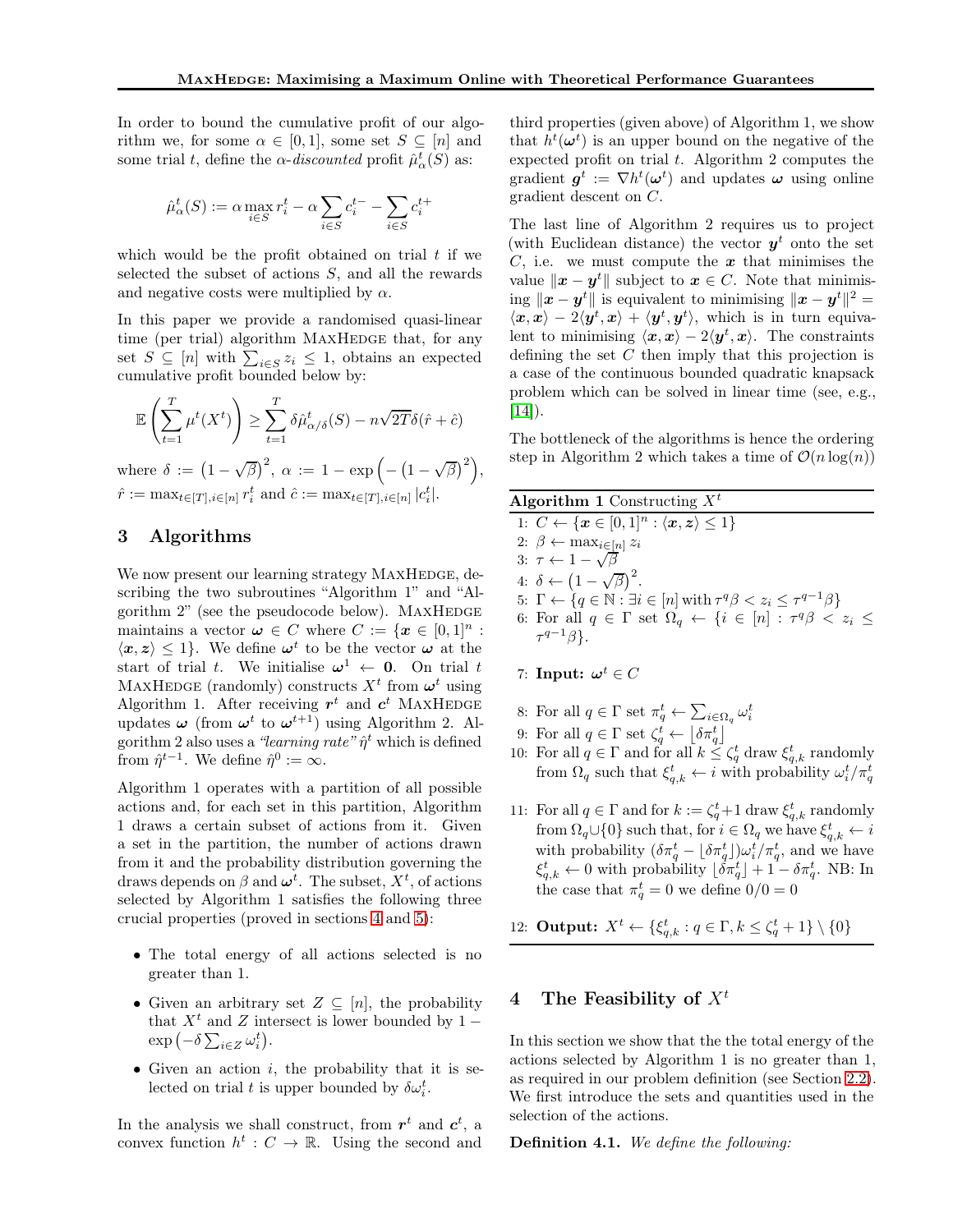Algorithm 2 Computing  $\omega^{t+1}$ 

1:  $C \leftarrow \{x \in [0,1]^n : \langle x, z \rangle \leq 1\}$ 2:  $\beta \leftarrow \max_{i \in [n]} z_i$ 3:  $\delta \leftarrow \left(1 - \sqrt{\beta}\right)^2$ 4: Input:  $\boldsymbol{\omega}^t \in C, \, \boldsymbol{c}^t \in \mathbb{R}^n$   $\boldsymbol{r}^t \in \mathcal{P}$ 5: Order  $[n]$  as  $[n] = {\sigma(t, 1), \sigma(t, 2), \ldots, \sigma(t, n)}$  such that  $r^t_{\sigma(t,j)} \geq r^t_{\sigma(t,j+1)}$  for all  $j \in [n-1]$ 6: For all  $j \in [n]$  set  $\epsilon_j^t \leftarrow \exp\left(-\delta \sum_{k=1}^j \omega_{\sigma(t,k)}^t\right)$ 7: For all  $j\in [n]$  set:  $\lambda_j^t \leftarrow r_{\sigma(t,n)}^t \epsilon_n^t + \sum_{k=j}^{n-1} \left( r_{\sigma(t,k)}^t - r_{\sigma(t,k+1)}^t \right) \epsilon_k^t$ 8: For all  $j \in [n]$  set:  $g^t_{\sigma(t,j)} \leftarrow \delta \left( c^{t+}_{\sigma(t,j)} + c^{t-}_{\sigma(t,j)} \exp \left( - \delta \omega^t_{\sigma(t,j)} \right) - \lambda^t_j \right)$ 9:  $\hat{\eta}^t \leftarrow \min \left\{ \frac{\hat{\eta}^{t-1}, \sqrt{n}}{\|\boldsymbol{g}^t\|} \right\}$ 10:  $\eta^t \leftarrow \hat{\eta}^t / \sqrt{2t}$ 11:  $\boldsymbol{y}^t \leftarrow \boldsymbol{\omega}^t - \eta^t \boldsymbol{g}^t$ 

12: Output:  $\boldsymbol{\omega}^{t+1} \leftarrow \Pi_C(\boldsymbol{y}^t)$ 

• 
$$
\tau := 1 - \sqrt{\beta}
$$
 and  $\delta := (1 - \sqrt{\beta})^2$ 

- For all  $q \in \mathbb{N}$  we define  $\Omega_q := \{ i \in [n] : \tau^q \beta <$  $z_i \leq \tau^{q-1}\beta$
- $\Gamma := \{q \in \mathbb{N} : \Omega_q \neq \emptyset\}$ *. Note that*  $\{\Omega_q : q \in \Gamma\}$  *is a partition of* [n]
- *On trial t, for all*  $q \in \Gamma$  *define*  $\pi_q^t := \sum_{i \in \Omega_q} \omega_i^t$ *and*  $\zeta_q^t := \lfloor \delta \pi_q^t \rfloor$ .

Algorithm 1 works by drawing actions randomly, where the number of actions (including a "null action" 0) drawn (with replacement) from  $\Omega_q$  is equal to  $\zeta_q^t$  + 1 and the probability distribution of the draws is dependent on  $\boldsymbol{\omega}^t$ .

The following theorem ensures that the choice of  $X<sup>t</sup>$  made by our method satisfies our problem's energy constraint.

**Theorem 4.2.** On trial t we have  $\sum_{i \in X^t} z_i \leq 1$ .

*Proof.* Define  $z_0 := 0$ . We have  $X^t = \{\xi_{q,k}^t : q \in$  $\Gamma, k \leq \zeta_q^t + 1 \} \setminus \{0\}$  so:

$$
\sum_{i \in X^t} z_i = \sum_{q \in \Gamma, k \le \zeta_q^t + 1} z_{\xi_{q,k}^t} \tag{1}
$$

$$
=\sum_{q\in\Gamma}\sum_{k\leq\zeta_q^t+1}z_{\xi_{q,k}^t}\tag{2}
$$

$$
\leq \sum_{q \in \Gamma} \sum_{k \leq \zeta_q^t + 1} \tau^{q-1} \beta \tag{3}
$$

$$
=\sum_{q\in\Gamma}(\zeta_q^t+1)\tau^{q-1}\beta\tag{4}
$$

$$
\leq \sum_{q \in \Gamma} (\delta \pi_q^t + 1) \tau^{q-1} \beta \tag{5}
$$

$$
= \beta \sum_{q \in \Gamma} \tau^{q-1} + \beta \delta \sum_{q \in \Gamma} \pi_q^t \tau^{q-1}
$$
 (6)

$$
\leq \beta \sum_{q=1}^{\infty} \tau^{q-1} + \beta \delta \sum_{q \in \Gamma} \pi_q^t \tau^{q-1} \tag{7}
$$

$$
=\frac{\beta}{1-\tau}+\beta\delta\sum_{q\in\Gamma}\pi_q^t\tau^{q-1}\tag{8}
$$

$$
= \frac{\beta}{1-\tau} + \beta \delta \sum_{q \in \Gamma} \sum_{i \in \Omega_q} \omega_i^t \tau^{q-1}
$$
 (9)

$$
= \frac{\beta}{1-\tau} + \delta \sum_{q \in \Gamma} \sum_{i \in \Omega_q} \omega_i^t \tau^{-1} (\tau^q \beta) \tag{10}
$$

$$
\leq \frac{\beta}{1-\tau} + \delta \sum_{q \in \Gamma} \sum_{i \in \Omega_q} \omega_i^t \tau^{-1} z_i \tag{11}
$$

$$
\leq \frac{\beta}{1-\tau} + \frac{\delta}{\tau} \sum_{q \in \Gamma} \sum_{i \in \Omega_q} \omega_i^t z_i \tag{12}
$$

$$
\leq \frac{\beta}{1-\tau} + \frac{\delta}{\tau} \sum_{i \in [n]} \omega_i^t z_i \tag{13}
$$

$$
\leq \frac{\beta}{1-\tau} + \frac{\delta}{\tau} \tag{14}
$$

$$
= \sqrt{\beta} + (1 - \sqrt{\beta})
$$
(15)  
= 1 (16)

$$
(\mathbf{10})
$$

 $\Box$ 

# <span id="page-4-0"></span>5 Bounding the Cumulative Profit

In this section we bound the cumulative profit of MAXHEDGE.

#### 5.1 The Probability of Intersection

In this subsection we first bound below the probability that, on a trial t, an arbitrary set Z intersects with  $X^t$ . We start with the following lemma:

<span id="page-4-1"></span>Lemma 5.1. *Given a set* D *of independent draws from* |D|*-many probability distributions, such that the probability of an event* E *happening on draw*  $d \in D$  *is* ρd*, then the probability of event* E *happening on either of the draws is lower bounded by:*

$$
1 - \exp\left(-\sum_{d \in D} \rho_d\right)
$$

*Proof.* Given some  $d \in D$  let  $E_d$  be the event that E happens on draw d. Given some set  $D' \subseteq D$  let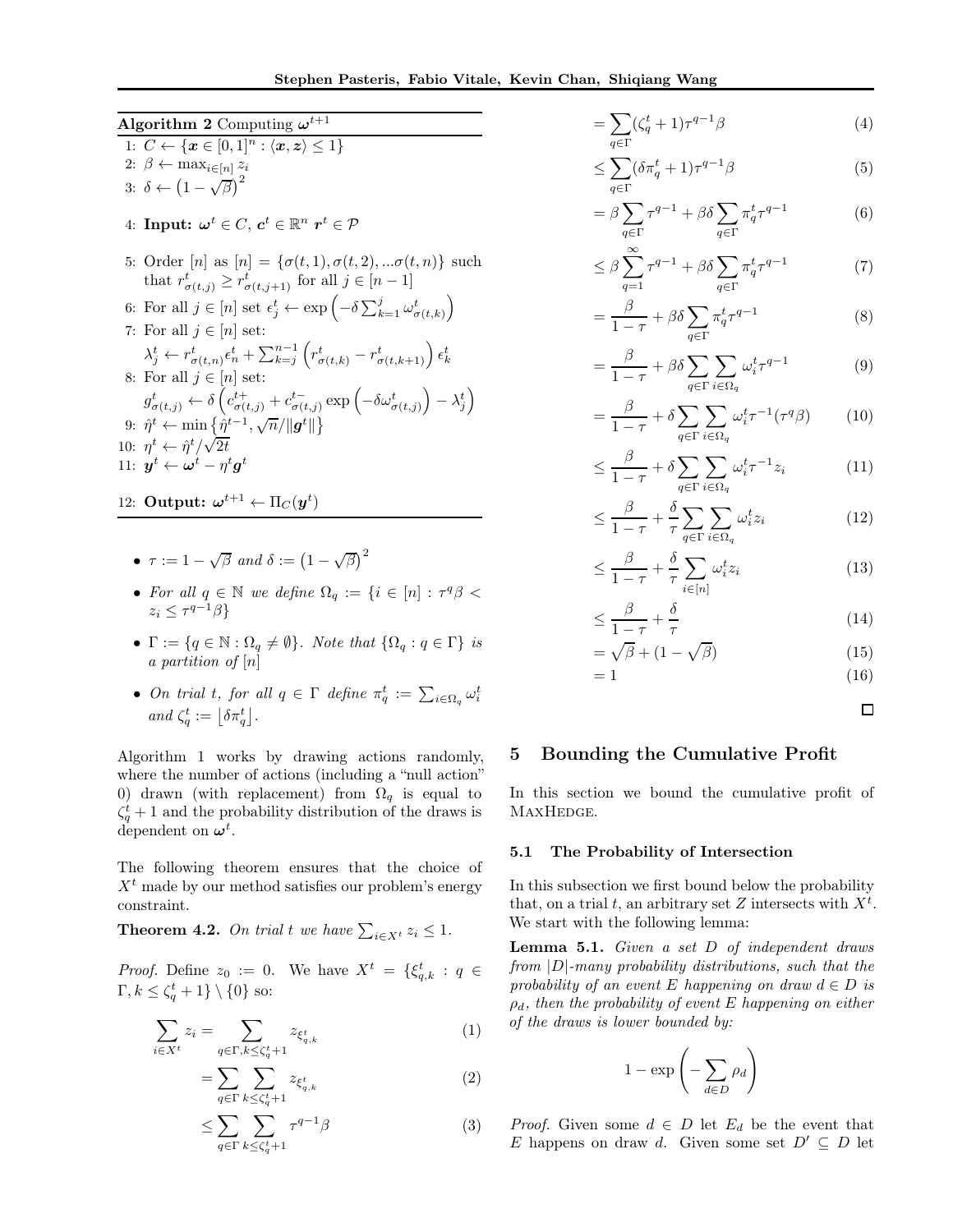$E_{D'}$  be the probability that E happens on either of the draws in  $D'$ . We prove the result by induction on |D|. The inductive hypothesis clearly holds for  $|D| = 0$ as then  $\mathbb{P}(E_D) = 0 = 1 - 1 = 1 - \exp(0) = 1 \exp(-\sum_{d\in D}\rho_d).$ 

Now suppose the inductive hypothesis holds for  $|D| = l$ for some *l*. We now show that it holds for  $|D| = l + 1$ which will complete the proof. To show this choose some  $d \in D$  and set  $D' = D \setminus \{d\}$  We have:

$$
\mathbb{P}(\neg E_D) = \mathbb{P}(\neg E_{D'} \land \neg E_d) \tag{17}
$$

$$
= \mathbb{P}\left(\neg E_{D'}\right) \mathbb{P}\left(\neg E_d\right) \tag{18}
$$

$$
= \mathbb{P}\left(\neg E_{D'}\right)\left(1 - \mathbb{P}\left(E_d\right)\right) \tag{19}
$$

$$
= \mathbb{P}\left(\neg E_{D'}\right)\left(1 - \rho_d\right) \tag{20}
$$

$$
\leq \mathbb{P}\left(\neg E_{D'}\right) \exp(-\rho_d) \tag{21}
$$

$$
\leq (1 - \mathbb{P}(E_{D'})) \exp(-\rho_d) \tag{22}
$$

$$
\leq \exp\left(-\sum_{d \in D'} \rho_d\right) \exp(-\rho_d) \tag{23}
$$

$$
= \exp\left(-\sum_{d \in D} \rho_d\right) \tag{24}
$$

Where Line [19](#page-5-0) is due to the independence of the draws and Line [23](#page-5-1) is from the inductive hypothesis (noting  $|D'| = l$ . We now have

$$
\mathbb{P}\left(E_D\right) = 1 - \mathbb{P}\left(\neg E_D\right) \tag{25}
$$

$$
\geq 1 - \exp\left(-\sum_{d \in D} \rho_d\right) \tag{26}
$$
  
adductive hypothesis.  $\square$ 

which proves the inductive hypothesis.

We now bound the probability of intersection:

<span id="page-5-2"></span>**Theorem 5.2.** For any trial t and any subset  $Z \subseteq [n]$ *we have*  $\mathbb{P}(Z \cap X^t \neq \emptyset) \geq 1 - \exp(-\delta \sum_{i \in Z} \omega_i^t).$ 

*Proof.* Note that the event  $Z \cap X^t \neq \emptyset$  happens if either of  $\{\xi_{q,k}^t : q \in \mathbb{N}, k \leq \zeta_q^t\}$  are in Z. For every  $q \in \mathbb{N}$  and  $k \in \left[\zeta_q^t\right]$  we have:

$$
\mathbb{P}\left(\xi_{q,k}^t \in Z\right) = \sum_{i \in Z \cap \Omega_q} \mathbb{P}\left(\xi_{q,k}^t = i\right) \tag{27}
$$

$$
=\sum_{i\in Z\cap\Omega_q}\frac{\omega_i^t}{\pi_q^t}\tag{28}
$$

and for  $k = \zeta_q^t + 1$  we similarly have:

$$
\mathbb{P}\left(\xi_{q,k}^t \in Z\right) = \left(\delta \pi_q^t - \lfloor \delta \pi_q^t \rfloor\right) \sum_{i \in Z \cap \Omega_q} \frac{\omega_i^t}{\pi_q^t}
$$

So letting  $\rho_{(q,k)} := \mathbb{P}\left(\xi_{q,k}^t \in Z\right)$  we have:

$$
\sum_{k=1}^{\zeta_q^t + 1} \rho_{(q,k)} \tag{29}
$$

$$
= \sum_{k=1}^{\zeta_q^t} \sum_{i \in Z \cap \Omega_q} \frac{\omega_i^t}{\pi_q^t} + (\delta \pi_q^t - \lfloor \delta \pi_q^t \rfloor) \sum_{i \in Z \cap \Omega_q} \frac{\omega_i^t}{\pi_q^t} \qquad (30)
$$

$$
=\zeta_q^t \sum_{i \in Z \cap \Omega_q} \frac{\omega_i^t}{\pi_q^t} + (\delta \pi_q^t - \lfloor \delta \pi_q^t \rfloor) \sum_{i \in Z \cap \Omega_q} \frac{\omega_i^t}{\pi_q^t} \tag{31}
$$

$$
=(\zeta_q^t + \delta \pi_q^t - \lfloor \delta \pi_q^t \rfloor) \sum_{i \in Z \cap \Omega_q} \frac{\omega_i^t}{\pi_q^t}
$$
 (32)

$$
=\delta \pi_q^t \sum_{i \in Z \cap \Omega_q} \frac{\omega_i^t}{\pi_q^t} \tag{33}
$$

$$
=\delta \sum_{i \in Z \cap \Omega_q} \omega_i^t \tag{34}
$$

<span id="page-5-0"></span>So, plugging into Lemma [5.1](#page-4-1) with  $D := \{(q, k) : q \in$  $\mathbb{N}, k \in [\zeta_q^t + 1]$ , we get:

<span id="page-5-1"></span>
$$
\mathbb{P}\left(Z \cap X^t \neq \emptyset\right) = \mathbb{P}\left(\exists i \in Z : i \in X^t\right) \tag{35}
$$

$$
\geq 1 - \exp\left(-\sum_{d \in D} \rho_d\right) \tag{36}
$$

$$
= 1 - \exp\left(-\sum_{q=1}^{\infty} \sum_{k=1}^{\zeta_q^t + 1} \rho_{(q,k)}\right)
$$
 (37)

$$
= 1 - \exp\left(-\delta \sum_{q=1}^{\infty} \sum_{i \in Z \cap \Omega_q} \omega_i^t\right) (38)
$$

$$
= 1 - \exp\left(-\delta \sum_{i \in Z} \omega_i^t\right) \tag{39}
$$

$$
\Box
$$

We now bound the probability that some arbitrary action is selected on trial t:

<span id="page-5-3"></span>**Theorem 5.3.** *Given some action*  $i \in [n]$  *and some trial*  $t \in [T]$  *we have*  $1 - \exp(-\delta \omega_i^t) \leq \mathbb{P}(i \in X^t) \leq \delta \omega_i^t$ .

*Proof.* From Theorem [5.2](#page-5-2) we have  $\mathbb{P}(i \in X^t)$  =  $\mathbb{P}(\lbrace i \rbrace \cap X^t \neq \emptyset) \geq 1 - \exp(-\delta \omega_i^t)$ . Choosing  $q \in \mathbb{N}$ such that  $i \in \Omega_q$  we also have:

$$
\mathbb{P}\left(i \in X^t\right) \le \sum_{k=1}^{\zeta_q^t + 1} \mathbb{P}\left(\xi_{q,k}^t = i\right) \tag{40}
$$

$$
= \zeta_q^t \omega_i^t / \pi_q^t + (\delta \pi_q^t - \lfloor \delta \pi_q^t \rfloor) \omega_i^t / \pi_q^t \qquad (41)
$$
  

$$
= \delta \pi^t \omega^t / \pi^t \qquad (42)
$$

$$
= \delta \pi_q^t \omega_i^t / \pi_q^t \tag{42}
$$

$$
=\delta\omega_i^t\tag{43}
$$

 $\Box$ 

#### 5.2 Approximating the Expected Profit

In this subsection we define a convex function  $h^t$ :  $C \rightarrow \mathbb{R}$  and show that the expected profit on trial t is bounded below by  $-h^t(\boldsymbol{\omega}^t)$ .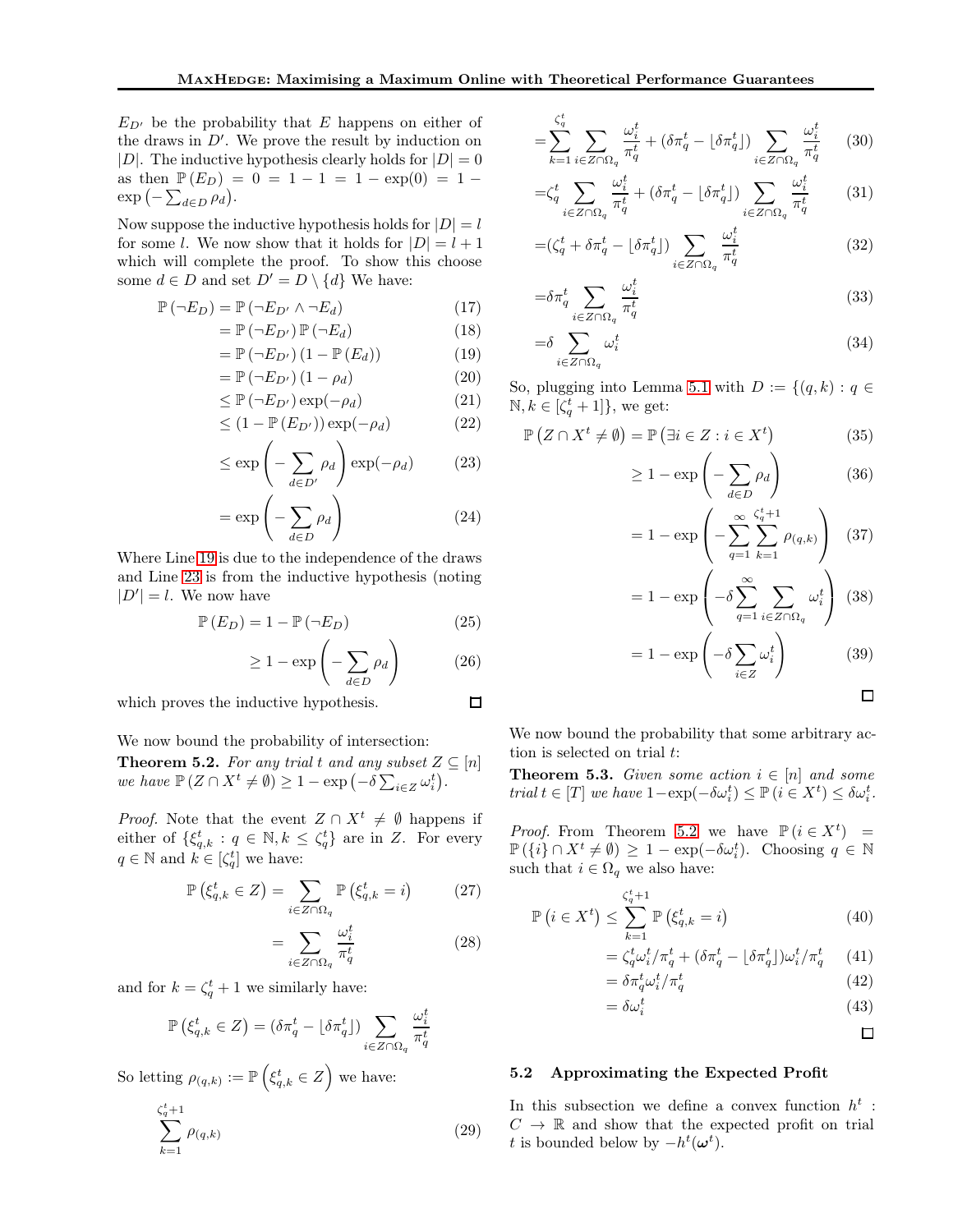**Definition 5.4.** For each trial t we order  $[n]$  as  $[n] =$  $\{\sigma(t,1), \sigma(t,2), \ldots, \sigma(t,n)\}\$  where  $r^t_{\sigma(t,j)} \geq r^t_{\sigma(t,j+1)}$ *for all*  $j \in [n-1]$ *. We also define*  $\sigma(t, n+1) := 0$ *and*  $r_0^t := 0$ .

**Definition 5.5.** *Given a trial t and a number*  $j \in [n]$ *we define the function*  $f_j^t : \mathcal{P} \to \mathbb{R}$  by:

$$
f_j^t(\boldsymbol{\gamma}) := \left(r_{\sigma(t,j)}^t - r_{\sigma(t,j+1)}^t\right) \left(1 - \exp\left(-\delta \sum_{k=1}^j \gamma_{\sigma(t,k)}\right)\right)
$$

*We also define the function*  $h^t : \mathcal{P} \to \mathbb{R}$  *as:* 

$$
h^{t}(\boldsymbol{\gamma}) = \langle \boldsymbol{c}^{t+}, \boldsymbol{\gamma} \rangle + \sum_{i=1}^{n} c_{i}^{t-} (1 - \exp(-\delta \gamma_{i})) - \sum_{j=1}^{n} f_{j}^{t}(\boldsymbol{\gamma})
$$

<span id="page-6-2"></span>**Theorem 5.6.** For all  $t \in [T]$ , the function  $h^t$  is con*vex.*

*Proof.* For all  $j \in [n-1]$  the function  $\delta \sum_{k=1}^{j} \gamma_{\sigma(t,k)}$ is concave and the function  $(1 - \exp(-x))$  is concave and monotonic increasing which implies their combination,  $(1 - \exp(-\delta \sum_{k=1}^{j} \gamma_{\sigma(t,k)})\),$  is concave. Hence, as  $(r^t_{\sigma(t,j)} - r^t_{\sigma(t,j+1)}) \geq 0$ ,  $f^t_j$  is concave. Similarly, as all components of  $c^{t-}$  are negative, we have that  $\sum_{i=1}^{n} c_i^{t-} (1 - \exp(-\delta \gamma_i))$  is convex. Since also the function  $c^{t+} \cdot \gamma$  is convex we then have that  $h^t$  is a positive sum of convex functions and is therefore convex. □

The rest of this subsection proves that the expected profit on trial t is bounded below by  $-h^t(\boldsymbol{\omega}^t)$ .

<span id="page-6-0"></span>**Lemma 5.7.** On trial t we have  $\max_{i \in X^t} r_i^t =$  $\sum_{j=1}^n \left( r^t_{\sigma(t,j)} - r^t_{\sigma(t,j+1)} \right) \mathcal{I} \left( \exists k \leq j : \sigma(t,k) \in X^t \right).$ 

*Proof.* Let  $l := \min\{j \in [n] : \sigma(t, j) \in X^t\}$ . Note that  $r^t_{\sigma(t,l)} = \max_{i \in X^t} r^t_i.$ 

From the definition of  $l$  we have:

- For all  $j < l$ ,  $\mathcal{I}(\exists k \leq j : \sigma(t, k) \in X^t) = 0$
- For all  $j \geq l$ ,  $\mathcal{I}(\exists k \leq j : \sigma(t, k) \in X^t) = 1$

This implies that:

$$
\sum_{j=1}^{n} \left( r_{\sigma(t,j)}^{t} - r_{\sigma(t,j+1)}^{t} \right) \mathcal{I} \left( \exists k \leq j : \sigma(t,k) \in X^{t} \right)
$$
\n(44)

$$
=\sum_{j=l}^{n} \left( r_{\sigma(t,j)}^{t} - r_{\sigma(t,j+1)}^{t} \right) \tag{45}
$$

$$
=r^t_{\sigma(t,l)}\tag{46}
$$

$$
=\max_{i\in X^t} r_i^t\tag{47}
$$

<span id="page-6-1"></span>**Lemma 5.8.** On trial t we have  $\mathbb{E}(\max_{i \in X^t} r_i^t)$  =  $\sum_{j=1}^n \left( r^t_{\sigma(t,j)} - r^t_{\sigma(t,j+1)} \right) \mathbb{P} \left( \exists k \leq j : \sigma(t,k) \in X^t \right).$ 

*Proof.* Direct from lemma [5.7](#page-6-0) using linearity of expectation.  $\Box$ 

<span id="page-6-3"></span>**Theorem 5.9.** On trial t we have  $\mathbb{E}(\mu^t(X^t)) \geq$  $-h^t(\boldsymbol{\omega}^t)$ .

*Proof.* For all  $j \in [n]$ , Theorem [5.2](#page-5-2) with  $Z := \{ \sigma(t, k) :$  $k \leq j$  implies that:

$$
\mathbb{P}\left(\exists k \le j : \sigma(t, k) \in X^t\right) \tag{48}
$$

$$
= \mathbb{P}\left(\{\sigma(t,k) : k \le j\} \cap X^t \neq \emptyset\right) \tag{49}
$$

$$
\geq 1 - \exp\left(-\delta \sum_{k=1}^{j} \omega_{\sigma(t,k)}^{t}\right) \tag{50}
$$

Lemma [5.8](#page-6-1) then gives us:

$$
\mathbb{E}\left(\max_{i\in X^t} r_i^t\right) \tag{51}
$$

$$
\geq \sum_{j=1}^{n} \left( r_{\sigma(t,j)}^{t} - r_{\sigma(t,j+1)}^{t} \right) \left( 1 - \exp \left( -\delta \sum_{k=1}^{j} \omega_{\sigma(t,k)}^{t} \right) \right)
$$
\n(52)

$$
=\sum_{j=1}^{n} f_j^t(\boldsymbol{\omega}^t) \tag{53}
$$

By Theorem [5.3](#page-5-3) we also have:

$$
\sum_{i \in [n]: c_i^t < 0} c_i^t \, \mathbb{P}\left(i \in X^t\right) \tag{54}
$$

$$
\leq \sum_{i \in [n]: c_i^t < 0} c_i^t (1 - \exp(-\delta \omega_i^t)) \tag{55}
$$

$$
=\sum_{i\in[n]}c_i^{t-}(1-\exp(-\delta\omega_i^t))\tag{56}
$$

and:

so:

 $\Box$ 

$$
\sum_{i \in [n]: c_i^t > 0} c_i^t \, \mathbb{P}\left(i \in X^t\right) \tag{57}
$$

$$
\leq \sum_{i \in [n]: c_i^t > 0} c_i^t \delta \omega_i^t \tag{58}
$$

$$
=\sum_{i\in[n]}c_i^{t+}\delta\omega_i^t\tag{59}
$$

$$
=\delta\langle \mathbf{c}^{t+}, \mathbf{\omega}^t \rangle \tag{60}
$$

$$
\sum_{i=1}^{n} c_i^t \, \mathbb{P}\left(i \in X^t\right) \le \delta \langle \mathbf{c}^{t+}, \boldsymbol{\omega}^t \rangle + \sum_{i \in [n]} c_i^{t-} (1 - \exp(-\delta \omega_i^t))
$$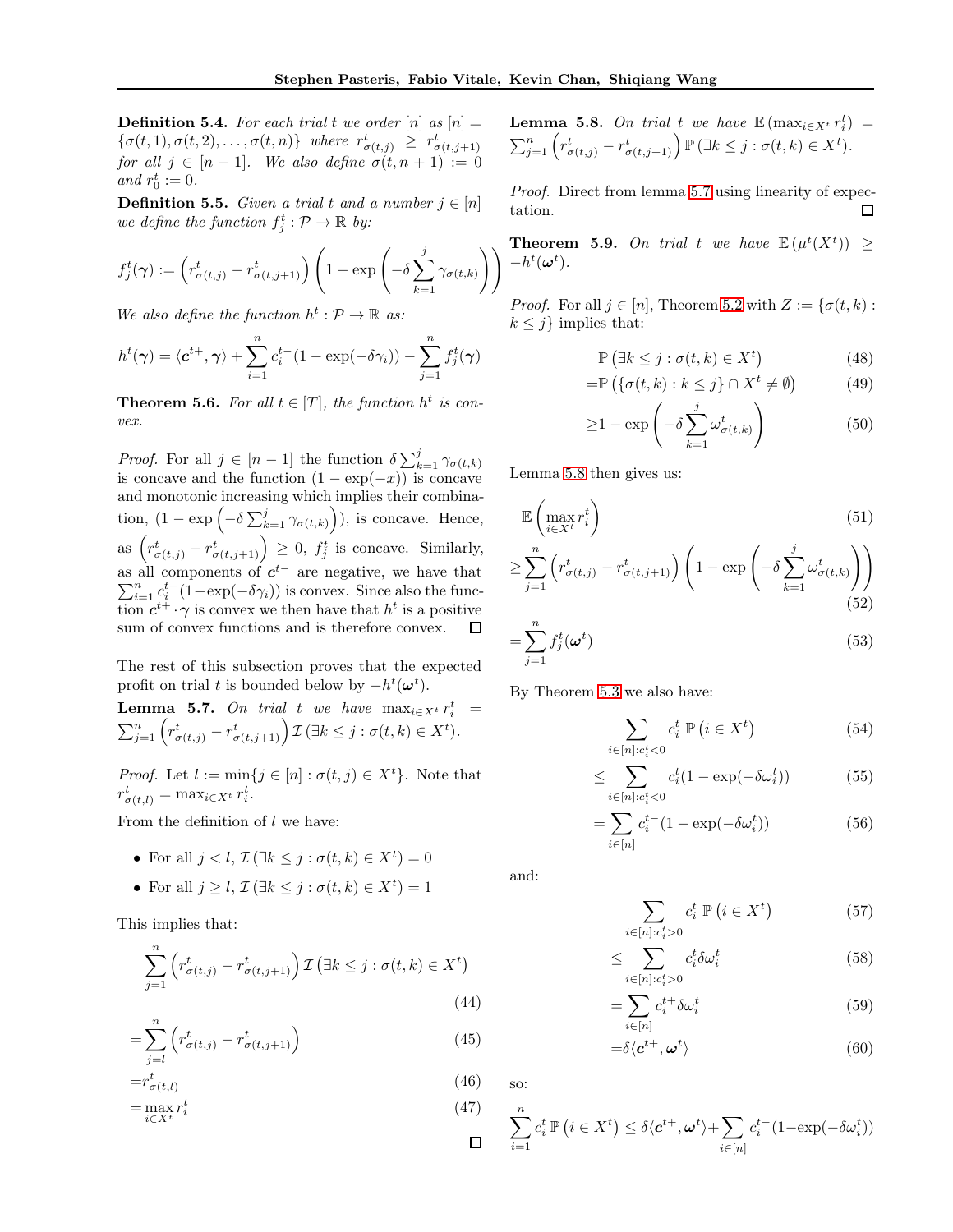Hence, we have:

$$
\mathbb{E}\left(\mu^t(X^t)\right) \tag{61}
$$

$$
=\mathbb{E}\left(\max_{i\in X^t}r_i^t-\sum_{i\in X^t}c_i^t\right)
$$
\n(62)

$$
= \mathbb{E}\left(\max_{i \in X^t} r_i^t - \sum_{i=1}^n c_i^t \mathcal{I}\left(i \in X^t\right)\right) \tag{63}
$$

$$
= \mathbb{E}\left(\max_{i \in X^t} r_i^t\right) - \sum_{i=1}^n c_i^t \mathbb{E}\left(\mathcal{I}\left(i \in X^t\right)\right) \tag{64}
$$

$$
= \mathbb{E}\left(\max_{i \in X^t} r_i^t\right) - \sum_{i=1}^n c_i^t \, \mathbb{P}\left(i \in X^t\right) \tag{65}
$$

$$
\geq \sum_{j=1}^{n} f_j^t(\boldsymbol{\omega}^t) - \sum_{i=1}^{n} c_i^t \, \mathbb{P}\left(i \in X^t\right) \tag{66}
$$

$$
\geq \sum_{j=1}^{n} f_j^t(\boldsymbol{\omega}^t) - \delta \langle \boldsymbol{c}^{t+}, \boldsymbol{\omega}^t \rangle - \sum_{i \in [n]} c_i^{t-} (1 - \exp(-\delta \omega_i^t))
$$
\n(67)

$$
=-h^t(\omega^t) \tag{68}
$$

 $\Box$ where Line [64](#page-7-0) is due to linearity of expectation.

#### 5.3 The Gradient

In this subsection we show how to construct the gradient of  $h^t$  and bound its magnitude. We start with the following definitions.

**Definition 5.10.** On any trial t and for any  $j \in [n]$ *we define:*

\n- \n
$$
\epsilon_j^t := \exp\left(-\delta \sum_{k=1}^j \omega_{\sigma(t,k)}^t\right)
$$
\n
\n- \n
$$
\lambda_j^t := \sum_{k=j}^n \left(r_{\sigma(t,k)}^t - r_{\sigma(t,k+1)}^t\right) \epsilon_k^t
$$
\n
\n- \n
$$
g_{\sigma(t,j)}^t := \delta \left(c_{\sigma(t,j)}^{t+1} + c_{\sigma(t,j)}^{t-1} \exp\left(-\delta \omega_{\sigma(t,j)}^t\right) - \lambda_j^t\right)
$$
\n
\n

We first show that  $g^t$  is the gradient of  $h^t$  evaluated  $\mathrm{at}\;\boldsymbol{\omega}^t.$ 

<span id="page-7-1"></span>**Theorem 5.11.** On any trial t we have  $g^t = \nabla h^t(\boldsymbol{\omega}^t)$ .

*Proof.* Suppose we have some  $l \in [n]$ . For  $j < l$  we have  $\partial_{\sigma(t,l)} f_j^t(\boldsymbol{\omega}^t) = 0$  and for  $j \geq l$  we have

$$
\partial_{\sigma(t,l)} f_j^t(\omega^t) \tag{69}
$$

$$
= \delta \left( r_{\sigma(t,j)}^t - r_{\sigma(t,j+1)}^t \right) \exp \left( -\delta \sum_{k=1}^j \omega_{\sigma(t,k)}^t \right) \tag{70}
$$

$$
= \delta \left( r_{\sigma(t,j)}^t - r_{\sigma(t,j+1)}^t \right) \epsilon_j^t \tag{71}
$$

This implies that:

$$
\partial_{\sigma(t,l)} \sum_{j=1}^{n} f_j^t(\boldsymbol{\omega}^t) = \delta \sum_{j=l}^{n} \left( r_{\sigma(t,j)}^t - r_{\sigma(t,j+1)}^t \right) \epsilon_j^t \tag{72}
$$

 $=\delta\lambda_{l}^{t}$  $(73)$ 

<span id="page-7-0"></span>which gives us

$$
\partial_{\sigma(t,l)} h^t(\omega^t) \tag{74}
$$

$$
= \delta c_{\sigma(t,j)}^{t+} + \delta c_{\sigma(t,j)}^{t-} \exp(-\delta \omega_{\sigma(t,j)}^t) - \delta \lambda_l^t \tag{75}
$$

$$
=g_{\sigma(t,l)}^t\tag{76}
$$

□

We now bound the magnitude of the gradient.

<span id="page-7-3"></span>**Lemma 5.12.** For any trial t we have  $||g^t||^2 \leq n\delta^2(\hat{r} +$  $\hat{c})^2$ .

*Proof.* Since  $\omega_{\sigma(t,k)}^t \geq 0$  for all  $k \in [n]$  we have  $\epsilon_j^t \in$ [0, 1] for all  $j \in [n]$ . This gives us, for all  $j \in [n]$ , that  $\delta \lambda_j^t \leq \delta r^t_{\sigma(t,n)} + \delta \sum_{k=j}^{n-1} (r^t_{\sigma(t,k)} - r^t_{\sigma(t,k+1)}) = \delta r^t_{\sigma(t,j)} \leq$ δr̂. Since also  $λ_j^t ≥ 0$  this implies that  $-q_i^t ≤ δr̂ + δĉ$ and that  $g_i^t \leq \delta \hat{c}$  so  $(g_i^t)^2 \leq (\delta \hat{r} + \delta \hat{c})^2$ . This then implies the result.  $\Box$ 

#### 5.4 Online Gradient Descent

In this subsection we show that Algorithm 2 corresponds to the use of online gradient descent over C with convex functions  $\{h^t : t \in [T]\}$  and we use the standard analysis of online gradient descent to derive a lower bound on the cumulative profit.

From here on we compare the performance of our algorithm against any fixed set  $S$  of actions such that  $\sum_{i \in S} z_i \leq 1$ . We define  $\phi$  as the vector in  $\mathbb{R}^n$ . such that, for all  $i \in [n]$ , we have  $\phi_i := 0$  if  $i \notin S$  and  $\phi_i := 1$  if  $i \in S$ . It is clear that  $\phi \in C$ .

Definition 5.13. *Our learning rates are defined as follows:*

\n- $$
\hat{\eta}^t := \min_{t' \leq t} (\sqrt{n}/\|\boldsymbol{g}^{t'}\|)
$$
\n- $\eta^t := \hat{\eta}^t / \sqrt{2t}$
\n

The next result follows from the standard analysis of online gradient descent.

<span id="page-7-2"></span>Theorem 5.14. *We have:*

$$
\sum_{t=1}^{T} (h^t(\boldsymbol{\omega}^t) - h^t(\boldsymbol{\phi})) \le \frac{R^2}{2\eta^T} + \frac{1}{2} \sum_{t=1}^{T} \eta^t \| \boldsymbol{g}^t \|^2
$$

*where*  $R := \max_{x,y \in C} ||x - y||$ .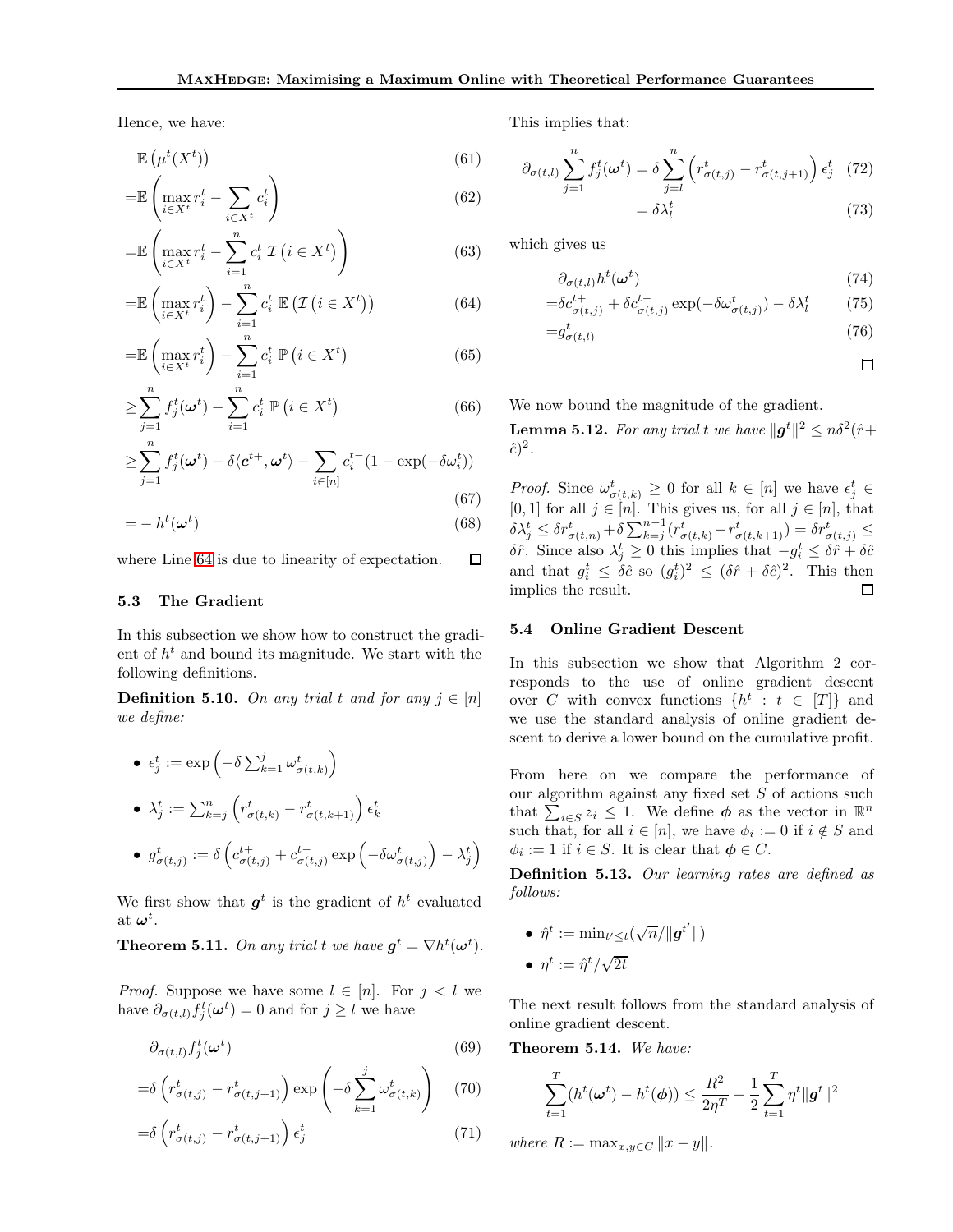*Proof.* For all trials t: From Theorem [5.6](#page-6-2) we have that  $h<sup>t</sup>$  is a convex function. From Theorem [5.11](#page-7-1) we have that  $g^t = \nabla h^t(\boldsymbol{\omega}^t)$ . We also have that  $\eta^{t+1} \leq \eta^t$  so since  $\boldsymbol{\omega}^{t+1} = \Pi_C(\boldsymbol{\omega}^t - \eta^t \boldsymbol{g}^t)$  and  $\boldsymbol{\phi} \in C$ , the standard analysis of online gradient descent (see, e.g., [\[24\]](#page-10-7)) gives us the result.  $\Box$ 

We now bound the right hand side of the equation in Theorem [5.14.](#page-7-2)

<span id="page-8-2"></span><span id="page-8-0"></span> $\textbf{Definition 5.15.} \ \textit{Define} \ s := \max_{t \in [T]} \| \boldsymbol{g}^t \|^2 / n.$ **Lemma 5.16.** For any trial t,  $\eta^t || g^t ||^2 \le n \sqrt{s/(2t)}$ .

*Proof.* We have  $\hat{\eta}^t = \min_{t' \leq t} (\sqrt{n}/||\boldsymbol{g}^{t'}||) \leq \sqrt{n}/||\boldsymbol{g}^{t}||)$ . This implies that that  $\eta^t = \hat{\eta}^t / \sqrt{2t} \le \sqrt{n}/(\Vert \boldsymbol{g}^t \Vert \sqrt{2t})$ so  $\eta^t \|g^t\|^2 \leq \sqrt{n} \|g^t\| / \sqrt{2t}$  which, by definition of s, is bounded above by  $n\sqrt{s/(2t)}$ . □

<span id="page-8-1"></span>Lemma 5.17.  $R^2/\eta^T \leq n\sqrt{2sT}$ 

*Proof.* We have  $\hat{\eta}^T = \min_{t \in [T]} \sqrt{n}/||g^t|| = 1/\sqrt{s}$  so  $\eta^T := \hat{\eta}^T / \sqrt{2T} \leq 1 / \sqrt{2sT}$ . Since  $C \subseteq [0,1]^n$ , if  $x, y \in C$  then each component of  $x - y$  has magnitude bounded above by 1 which implies that  $R^2 \leq n$ . Putting together gives the result.

<span id="page-8-4"></span>Theorem 5.18. *We have:*

$$
\sum_{t=1}^{T} (h^t(\boldsymbol{\omega}^t) - h^t(\boldsymbol{\phi})) \le n\sqrt{2T}\delta(\hat{r} + \hat{c})
$$

*Proof.* From Lemma [5.16](#page-8-0) we have:

$$
\sum_{t=1}^{T} \eta^t \| \mathbf{g}^t \|^2 \le \sum_{t=1}^{T} n \sqrt{s/(2t)} \tag{77}
$$

$$
= n\sqrt{s/2} \sum_{t=1}^{T} \frac{1}{\sqrt{t}} \tag{78}
$$

$$
\leq n\sqrt{s/2}\left(1+\int_{t=1}^{T}\frac{1}{\sqrt{t}}\right) \qquad (79)
$$

$$
= n\sqrt{s/2}(2\sqrt{T} - 1) \tag{80}
$$

$$
\leq 2n\sqrt{sT/2} \tag{81}
$$

So using Lemma [5.17](#page-8-1) and plugging into Theorem [5.14](#page-7-2) we have:

$$
\sum_{t=1}^{T} (h^t(\omega^t) - h^t(\phi)) \le \frac{1}{2} n\sqrt{2sT} + n\sqrt{sT/2} \qquad (82)
$$

$$
2n\sqrt{sT/2} \tag{83}
$$

$$
= n\sqrt{2sT} \tag{84}
$$

By Definition [5.15](#page-8-2) and Lemma [5.12](#page-7-3) we have  $s \leq \delta^2(\hat{r} +$  $\hat{c}$ <sup>2</sup>. Plugging this into the above gives us the result. 口

 $=$ 

The next result bounds  $h^t(\phi)$ .

<span id="page-8-3"></span>**Lemma 5.19.** On trial t we have  $\delta \hat{\mu}^t_{\alpha/\delta}(S) \leq -h^t(\phi)$ *where*  $\alpha := 1 - e^{-\delta}$ .

*Proof.* Let  $j' = \arg \max_{j \in [n]: \sigma(t,j) \in S} r^t_{\sigma(t,j)}$ . Note that for all  $j \geq j'$  we have  $\sum_{k=1}^{j} \phi_{\sigma(t,j)} \geq 1$ and hence  $f_j^t(\phi) \geq \left(r^t_{\sigma(t,j)} - r^t_{\sigma(t,j+1)}\right) (1$  $e^{-\delta}$ ) so  $\sum_{j=1}^{n} f_j^t(\phi)$   $\geq$   $\sum_{j=j'}^{n} f_j^t(\phi)$   $\geq$  $\sum_{j=j'}^{n} \left( r_{\sigma(t,j)}^{t} - r_{\sigma(t,j+1)}^{t} \right) (1 - e^{-\delta}) = r_{\sigma(t,j')}^{t} (1 - e^{-\delta})$  $e^{-\delta}$ ) =  $(1 - e^{-\delta}) \max_{i \in S} r_i^t$ .

Also note that  $\delta \langle c^{t+}, \phi \rangle = \delta \sum_{i \in S} c_i^{t+}$  and that  $\sum_{i=1}^{n} c_i^{t-} (1 - \exp(-\delta \phi_i)) = \sum_{i \in S} c_i^{t-} (1 - e^{-\delta}).$  Combining with the above gives us the result. □

Putting together we obtain the main result:

Theorem 5.20. *We have:*

$$
\mathbb{E}\left(\sum_{t=1}^{T} \mu^t(X^t)\right) \ge \sum_{t=1}^{T} \delta \hat{\mu}^t_{\alpha/\delta}(S) - n\sqrt{2T}\delta(\hat{r} + \hat{c})
$$

*where*  $\alpha := 1 - e^{-\delta}$ .

*Proof.* Let  $\alpha := 1 - e^{-\delta}$ . By Theorem [5.9](#page-6-3) we have, for all  $t \in [T]$ , that  $\mathbb{E}(\mu^t(X^t)) \geq -h^t(\omega^t)$ . By Lemma [5.19](#page-8-3) we have, for all  $t \in [T]$ , that  $\delta \hat{\mu}^t_{\alpha/\delta}(S) \leq -h^t(\phi)$ . Hence we have that  $\hat{\mu}_{\alpha}^{t}(S) - \mathbb{E}(\mu^{t}(X^{t})) \leq h^{t}(\omega^{t})$  $h^t(\phi)$ . By Theorem [5.18](#page-8-4) we than have:

$$
\sum_{t=1}^{T} \left( \delta \hat{\mu}_{\alpha/\delta}^{t}(S) - \mathbb{E}\left(\mu^{t}(X^{t})\right) \right) \tag{85}
$$

$$
\leq \sum_{t=1}^{T} (h^t(\boldsymbol{\omega}^t) - h^t(\boldsymbol{\phi})) \tag{86}
$$

$$
\leq n\sqrt{2T}\delta(\hat{r}+\hat{c})\tag{87}
$$

Rearranging gives us:

$$
\sum_{t=1}^{T} \mathbb{E} \left( \mu^{t}(X^{t}) \right) \geq \sum_{t=1}^{T} \delta \hat{\mu}^{t}_{\alpha/\delta}(S) - n\sqrt{2T}\delta(\hat{r} + \hat{c})
$$

 $\Box$ 

### 6 Conclusions and Ongoing Research

We presented and investigated in depth a novel online framework, capable of encompassing several online learning problems and capturing many practical problems in the real-world. The main challenge of the general version of this problem lies in the fact that the learner's profit depends on the maximum reward of the selected actions, instead of the sum of all their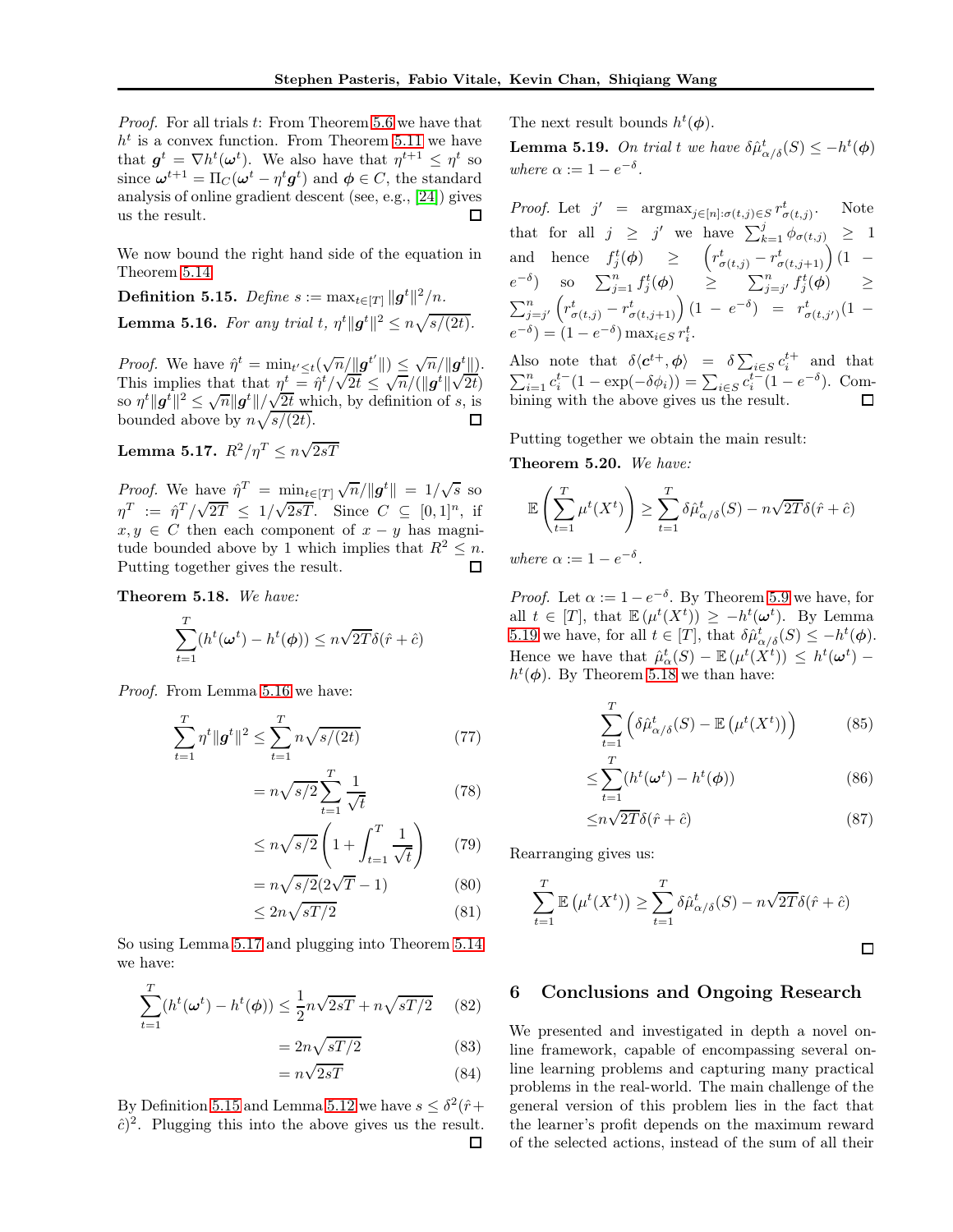rewards. We proposed and rigorously analysed a very scalable and efficient learning strategy MAXHEDGE.

Current ongoing research includes:

- Deriving a lower bound on the regret.
- Complementing our results with a set of experiments on synthetic and real-world datasets.
- Several real systems usually have a switching cost for turning on/off services, which translates in our framework to the cost incurred whenever an action selected at any given trial is not selected in the preceding one. This represents an interesting direction for further research, which is certainly motivated by practical problems.

# 7 Acknowledgements

This research was sponsored by the U.S. Army Research Laboratory and the U.K. Ministry of Defence under Agreement Number W911NF-16-3-0001. The views and conclusions contained in this document are those of the authors and should not be interpreted as representing the official policies, either expressed or implied, of the U.S. Army Research Laboratory, the U.S. Government, the U.K. Ministry of Defence or the U.K. Government. The U.S. and U.K. Governments are authorized to reproduce and distribute reprints for Government purposes notwithstanding any copyright notation hereon.

#### <span id="page-9-3"></span>References

- [1] M. Charikar, S. Guha, E. Tardos, D.B. Shmoys. A constant–factor approximation algorithm for the k–median problem. In *ACM Symposium on Theory of Computing* (STOC), pp. 1–10, ACM (1999).
- <span id="page-9-5"></span>[2] M. Charikar and S. Guha. Improved combinatorial algorithms for the facility location and k– median problems. In *IEEE Foundations of Computer Science*, pages 378–388, 1999.
- <span id="page-9-12"></span>[3] L. Chen, H. Hassani, A. Karbasi. Online Continuous Submodular Maximization. In *Proceedings of the 21st International Conference on Artificial Intelligence and Statistics*, AISTATS 2018.
- <span id="page-9-0"></span>[4] G. Cornuejols, G. L. Nemhauser, and L. A. Wolsey. The uncapacitated facility location problem. In *Pitu B. Mirchandani and Richard L. Francis, editors, Discrete Location Theory*, pages 119– 171. John Wiley and Son, Inc., New York, 1990.
- <span id="page-9-1"></span>[5] M. Cygan, A. Czumaj, M. Mucha, P. Sankowski. Online Facility Location with Deletions. In *Proceedings of the 26th Annual European Symposium on Algorithms*, ESA 2018.
- <span id="page-9-8"></span><span id="page-9-2"></span>[6] G.B. Dantzig. Discrete variable extremum problems, In *Operations Research 5* (1957) 266–277.
- [7] Y. Freund and R. E. Schapire. A decisiontheoretic generalization of on-line learning and an application to boosting. In *Journal of Computer and System Sciences*, 55:119–139, 1997.
- <span id="page-9-9"></span>[8] T. Fujita, K. Hatano, E Takimoto Combinatorial Online Prediction via Metarounding. In *Algorithmic Learning Theory* (2013), 68-82,
- <span id="page-9-13"></span>[9] D. Golovin, A. Krause, M. Streeter. Online Submodular Maximization under a Matroid Constraint with Application to Learning Assignments In *Technical report, arXiv, 2014*.
- <span id="page-9-6"></span>[10] K. Jain and V. Vazirani. Approximation algorithms for metric facility location and k–median problems using the primal–dual schema and Lagrangian relaxation. In *J. ACM*, 48(2):274–296, 2001.
- <span id="page-9-11"></span>[11] A. Kalai and S. Vempala. Efficient algorithms for online decision problems, In *Journal of Computer and System Sciences*, vol. 71, no. 3, pp. 291–307, 2005.
- <span id="page-9-10"></span>[12] S. Kakade, A. Kalai, and K. Ligett. Playing games with approximation algorithms. In *Proceedings of the 39th Annual ACM Symposium on the Theory of Computing*, pages 546-555, STOC 2007.
- <span id="page-9-7"></span>[13] W.M. Koolen, M.K. Warmuth, J. Kivinen. Hedging structured concepts. In *Proceedings of the 23rd Annual Conference on Learning Theory*, Omnipress, 2010, pp. 239-254.
- <span id="page-9-15"></span>[14] K. C. Kiwiel. Breakpoint searching algorithms for the continuous quadratic knapsack problem. In *Math. Program*, 112(2): 473-491 (2008).
- <span id="page-9-4"></span>[15] A. Kumar. Constant factor approximation algorithm for the knapsack median problem. In *Proceedings of the annual ACM–SIAM Symposium on Discrete Algorithms* (SODA), pp. 824–832, SIAM (2012).
- <span id="page-9-14"></span>[16] E. Hazan, and S. Kale. Online submodular minimization. In *Journal of Machine Learning Research (JMLR)*, 2012.
- [17] D. P. Helmbold and S. V. N. Vishwanathan. Online Learning of Combinatorial Objects via Extended Formulation. In *Proceedings of the 29th*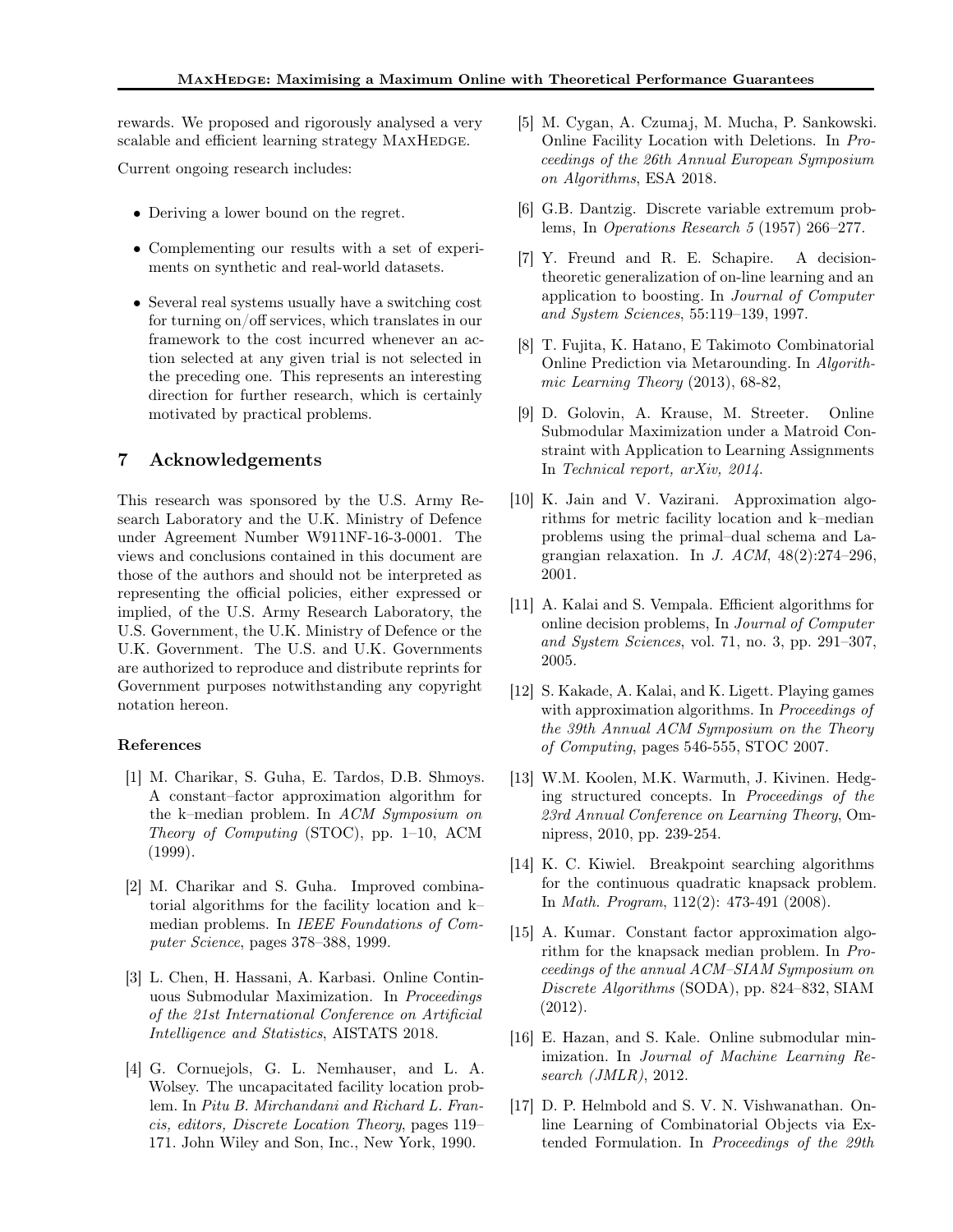*International Conference on Algorithmic Learning Theory*, ALT 2018.

- <span id="page-10-1"></span>[18] N. Laoutaris, G. Smaragdakis, K. Oikonomou, I. Stavrakakis, A. Bestavros. Distributed Placement of Service Facilities in Large–Scale Networks. In *IEEE INFOCOM 2007 – 26th IEEE International Conference on Computer Communications*, pages 2144–2152, 2007.
- <span id="page-10-3"></span>[19] S. Martello, P. Toth. An upper bound for the zero– one knapsack problem and a branch and bound algorithm, In *European Journal of Operational Research 1* (1977) 169–175.
- <span id="page-10-2"></span>[20] A. Meyerson. Online Facility Location. In *Proceedings of the 42nd IEEE Symposium on Foundations of Computer Science*, FOCS 2001.
- <span id="page-10-0"></span>[21] D. Shmoys, E. Tardos and K. Aardal. Approximation algorithms for facility location problems. In *Proceedings of the 29th Annual ACM Symposium on Theory of Computing* (STOC 1997), pages 265– 274, ACM Press, 1997.
- <span id="page-10-5"></span>[22] M. Streeter and D. Golovin. An Online Algorithm for Maximizing Submodular Functions. In *Proceedings of the 22nd Conference on Neural Information Processing Systems*, NIPS 2008.
- [23] H. Yu, M. J. Neely, X. Wei. Online Convex Optimization with Stochastic Constraints. In *Proceedings of the 31st Conference on Neural Information Processing Systems*, NIPS 2017.
- <span id="page-10-7"></span>[24] M. Zinkevich. Online convex programming and generalized infinitesimal gradient ascent. In *Proceedings of the Twentieth International Conference on Machine Learning*, 2003.

# <span id="page-10-4"></span>A On the Knapsack Problem and Component Hedge

In this section we show that Component Hedge cannot solve the online knapsack problem special case in polynomial time unless  $P = NP$ .

The Component Hedge algorithm described in [\[13\]](#page-9-7) requires a set of concepts  $\mathcal{X} \subseteq \{0,1\}^n$ . In the knapsack problem,  $\mathcal X$  is the subset of all  $x$  that fit in the knapsack, i.e. those  $x \in \{0,1\}^d$  with  $\langle x, z \rangle \leq 1$ . For Component Hedge, the convex hull  $H$  of  $X$  must have a number of constraints polynomial in  $n$  and that any  $y \in \mathcal{H}$  can, in polynomial time, be decomposed into a convex combination of  $n + 1$  concepts. We now show that if this is true then we can solve the knapsack problem in polynomial time:

Let  $c$  be the vector defining the objective function of the knapsack problem (i.e. we seek the  $x \in \mathcal{X}$ that maximises  $\langle c, x \rangle$ . Now, since H has polynomial constraints we can efficiently choose the maximiser of  $\langle c, y \rangle$  (for  $y \in \mathcal{H}$ ) via linear programming. Let this maximiser be  $y$ . Now decompose  $y$  into a convex combination,  $\sum_{i=1}^{n+1} (m_i \boldsymbol{x}^i)$ , of  $n+1$  concepts  $\boldsymbol{x}^i$  (where  $\sum_{i=1}^{n+1} m_i = 1$ ). Now suppose, for contradiction, that  $\langle c, x^j \rangle < \langle c, y \rangle$  for some j with  $m_j > 0$ . Without loss of generality let  $j = n + 1$ .

Then, since for all  $x \in \mathcal{X}$  with have  $\langle c, x \rangle \leq \langle c, y \rangle$  $(\text{as } \mathcal{X} \subset \mathcal{H})$  we have:  $\langle c, y \rangle = \langle c, (\sum_{i=1}^{n+1} m_i x^i) \rangle =$  $\sum_{i=1}^{n+1} m_i \langle {\boldsymbol{c}}, {\boldsymbol{x}}^i \rangle = \sum_{i=1}^n m_i \langle {\boldsymbol{c}}, {\boldsymbol{x}} \rangle$  $\sum$  $\begin{array}{l} \Gamma_{i=1}^{n+1}\ m_i\langle \bm c, \bm x^i\rangle\ =\ \sum_{i=1}^n m_i\langle \bm c, \bm x\rangle^i+m_{n+1}\langle \bm c, \bm x_{n+1}\rangle\ <\ \Gamma_{i=1}^n\ m_i\langle \bm c, \bm x^i\rangle\ +\ m_{n+1}\langle \bm c, \bm y\rangle\ \ \leq\ \ \sum_{i=1}^n m_i\langle \bm c, \bm y\rangle\ \ +\ \ \end{array}$  $m_{n+1}\langle c, y \rangle = \sum_{i=1}^{n+1} m_i \langle c, y \rangle = \langle c, y \rangle$  which is a contradiction.

Hence, for all j with  $m_j > 0$  we have  $\langle c, x^j \rangle = \langle c, y \rangle$ so the maximising  $x$  is found in polynomial time. This contradicts the assumption that  $P \neq NP$ .

### <span id="page-10-6"></span>B Using Submodular Maximisation

We consider the facility location special case (i.e.  $z :=$ 0 and all costs are positive). In this case it is possible to obtain our bound by selecting, on a trial  $t$ , each action *i* with probability  $\omega_i^t$ . We can then use some definitions in our paper to define the following functions on a trial t:

• For all 
$$
j \in [n]
$$
 define  $\hat{f}_j^t(\gamma) :=$   
\n
$$
\left(r_{\sigma(t,j)}^t - r_{\sigma(t,j+1)}^t\right) \left(1 - \prod_{k=1}^j \left(1 - \gamma_{\sigma(t,k)}\right)\right)
$$

• Define  $\hat{h}^t(\boldsymbol{\gamma}) = \sum_{j=1}^n \hat{f}^t_j(\boldsymbol{\gamma}) - \langle \boldsymbol{c}^t, \boldsymbol{\gamma} \rangle$ 

We can then use the arguments in our paper to write the expected profit as:  $\mathbb{E}(\mu^t(X^t)) = \hat{h}^{\overline{t}}(\boldsymbol{\omega}^t)$  which is